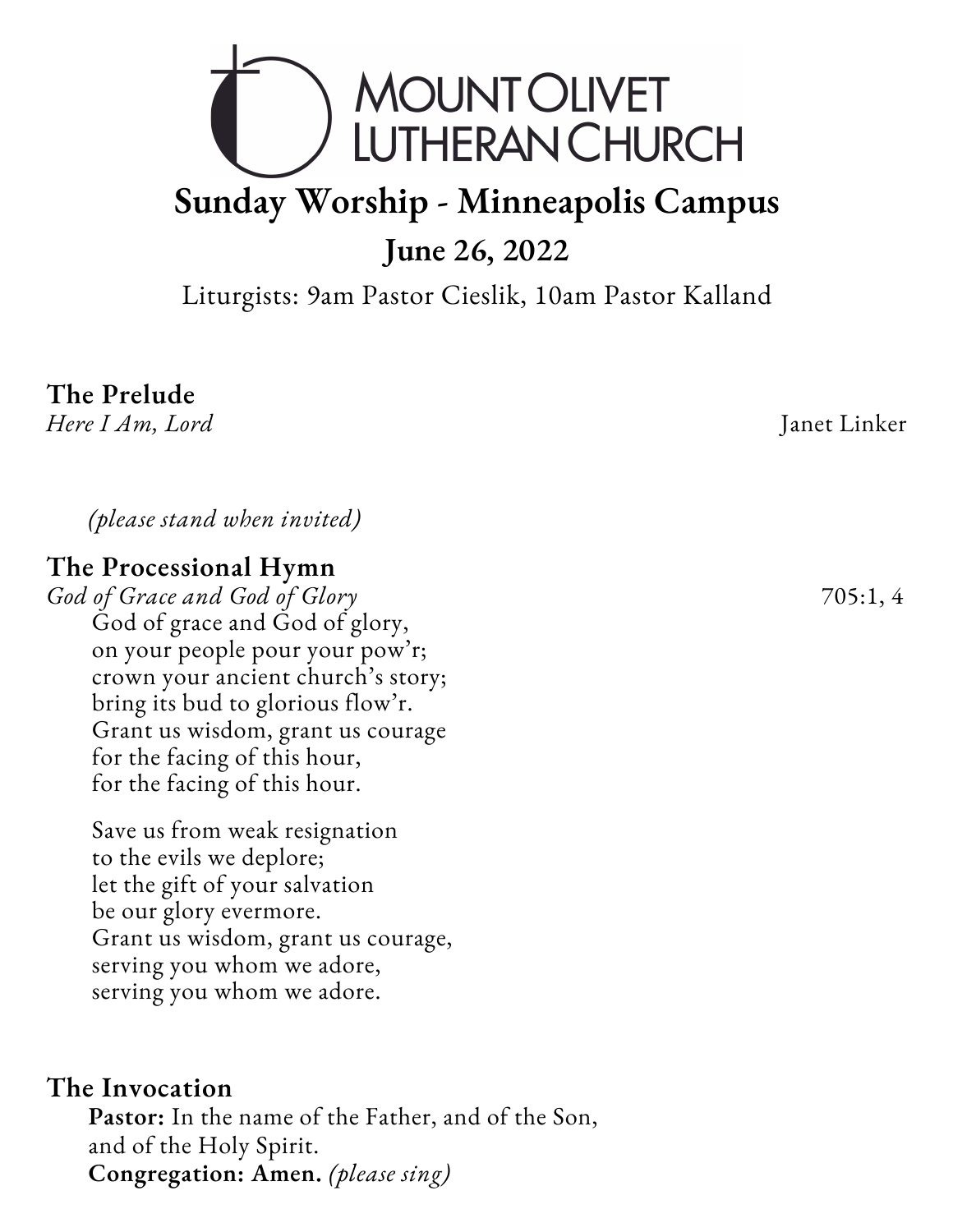# **The Confession of Sins and Assurance of Forgiveness**

**Pastor:** Almighty God, to whom all hearts are open, all desires known, and from whom no secrets are hid: cleanse the thoughts of our hearts by the inspiration of your Holy Spirit, that we may perfectly love you and worthily magnify your holy name, through Jesus Christ our Lord. **Congregation: Amen.** *(please sing)*

**Pastor:** St. John writes, "If we say we have no sin, we deceive ourselves, and the truth is not in us. But if we confess our sin, God who is faithful and just will forgive our sin and cleanse us from all unrighteousness" (1 John 1:8-9). And so we gather to confess our sin, not because we fear God thinks us unworthy, but because we trust God's promise to receive us always in mercy and grace. Let us therefore pray together with confidence…

**Congregation:** Most merciful God, we confess that we are in bondage to sin and cannot free ourselves. We have sinned against you in thought, word, and deed, by what we have done and by what we have left undone. We have not loved you with our whole heart; we have not loved our neighbors as ourselves. For the sake of your Son, Jesus Christ, have mercy on us. Forgive us, renew us, and lead us, so that we may delight in your will and walk in your ways, to the glory of your holy name. **Amen.** *(please sing)*

**Pastor:** Almighty God, in mercy, has given his Son to die for us and, for his sake, forgives us all our sins. To those who believe in Jesus Christ, God gives the power to become children of God and bestows on them the Holy Spirit. All this is promised in the name of the Father, and of the Son, and of the Holy Spirit. **Congregation: Amen.** *(please sing)*

# **The Hymn of Praise**

*Come, Thou Fount of Every Blessing* 807:1 Come, thou Fount of ev'ry blessing, tune my heart to sing thy grace; streams of mercy, never ceasing, call for songs of loudest praise. While the hope of endless glory fills my heart with joy and love, teach me ever to adore thee; may I still thy goodness prove.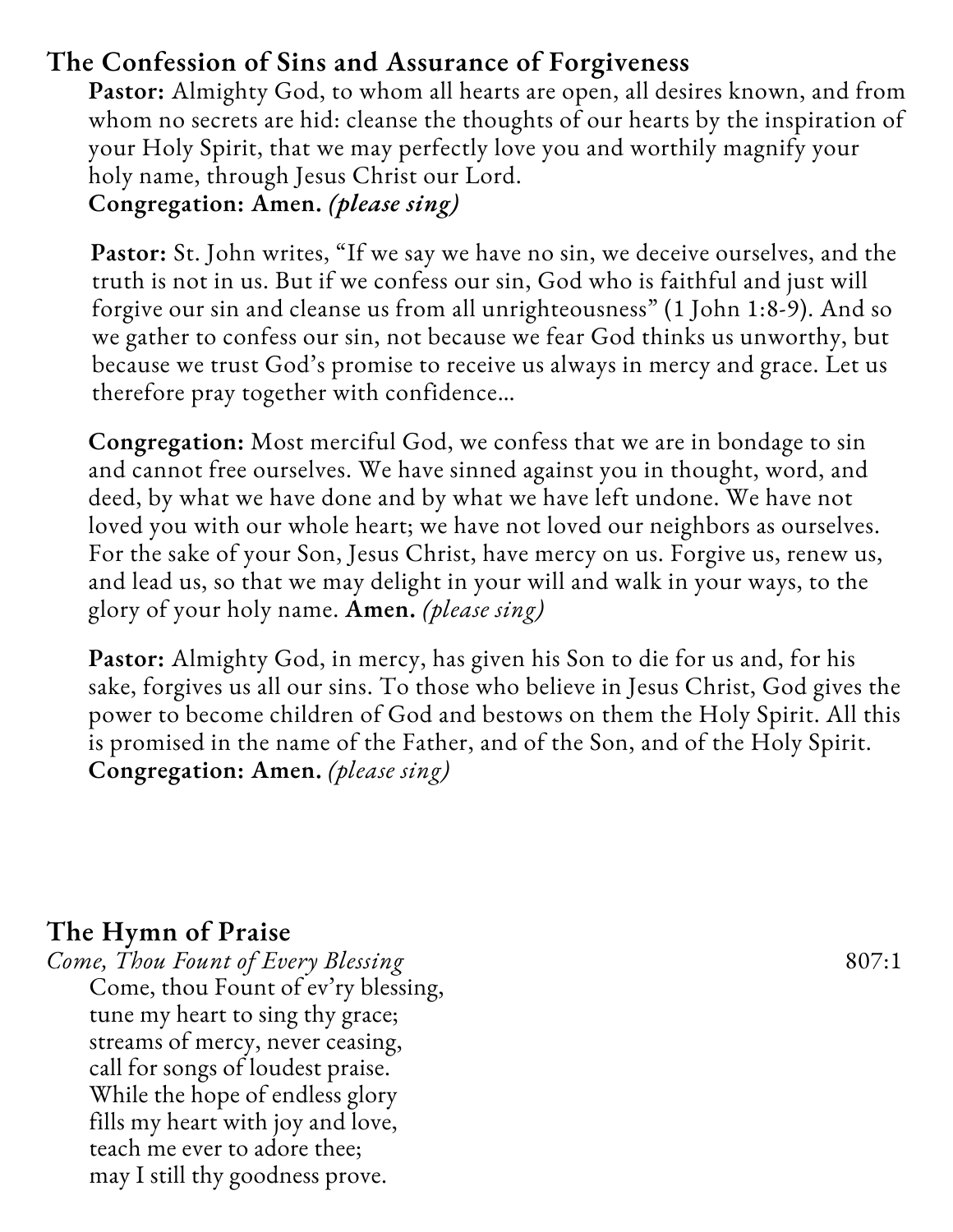**The Salutation and Prayer of the Day Pastor:** The Lord be with you. **Congregation: And also with you.** *(please sing)* **Pastor and Congregation:** Dear God, in every endeavor, in every struggle, in every challenging situation, remind us that you have poured your love into our hearts and grant us strength, peace, and hope. In Jesus' name, **Amen.** *(please sing)*

*(please be seated)*

# **The Gradual Hymn**

*Great Is Thy Faithfulness* 733:1 Great is thy faithfulness, O God my Father; there is no shadow of turning with thee; thou changest not, thy compassions they fail not; as thou hast been, thou forever wilt be. Great is thy faithfulness! Great is thy faithfulness! Morning by morning new mercies I see; all I have needed thy hand hath provided; great is thy faithfulness, Lord, unto me.

# **The Scripture Reading**

Romans 5:1-10

**Glory to you, O Lord.** *(please stand as you are able and sing)*

*Therefore, since we are justified by faith, we have peace with God through our Lord Jesus Christ, through whom we have obtained access to this grace in which we stand, and we boast in our hope of sharing he glory of God. And not only that, but we also boast in our afflictions, knowing that affliction produces endurance, and endurance produces character, and character produces hope, and hope does not put us to shame, because God's love has been poured into our hearts through the Holy Spirit that has been given to us. For while we were still weak, at the right time Christ died for the ungodly. Indeed, rarely will anyone die for a righteous person—though perhaps for a good person someone might actually dare to die. But God proves his love for us in that while we still were sinners Christ died for us. Much more surely, therefore, since we have now been justified by his blood, will we be saved through him from the wrath of God. For if while we were enemies we were reconciled to God through the death of his Son, much more surely, having been reconciled, will we be saved by his life.*

**Praise to you, O Christ.** *(please sing)*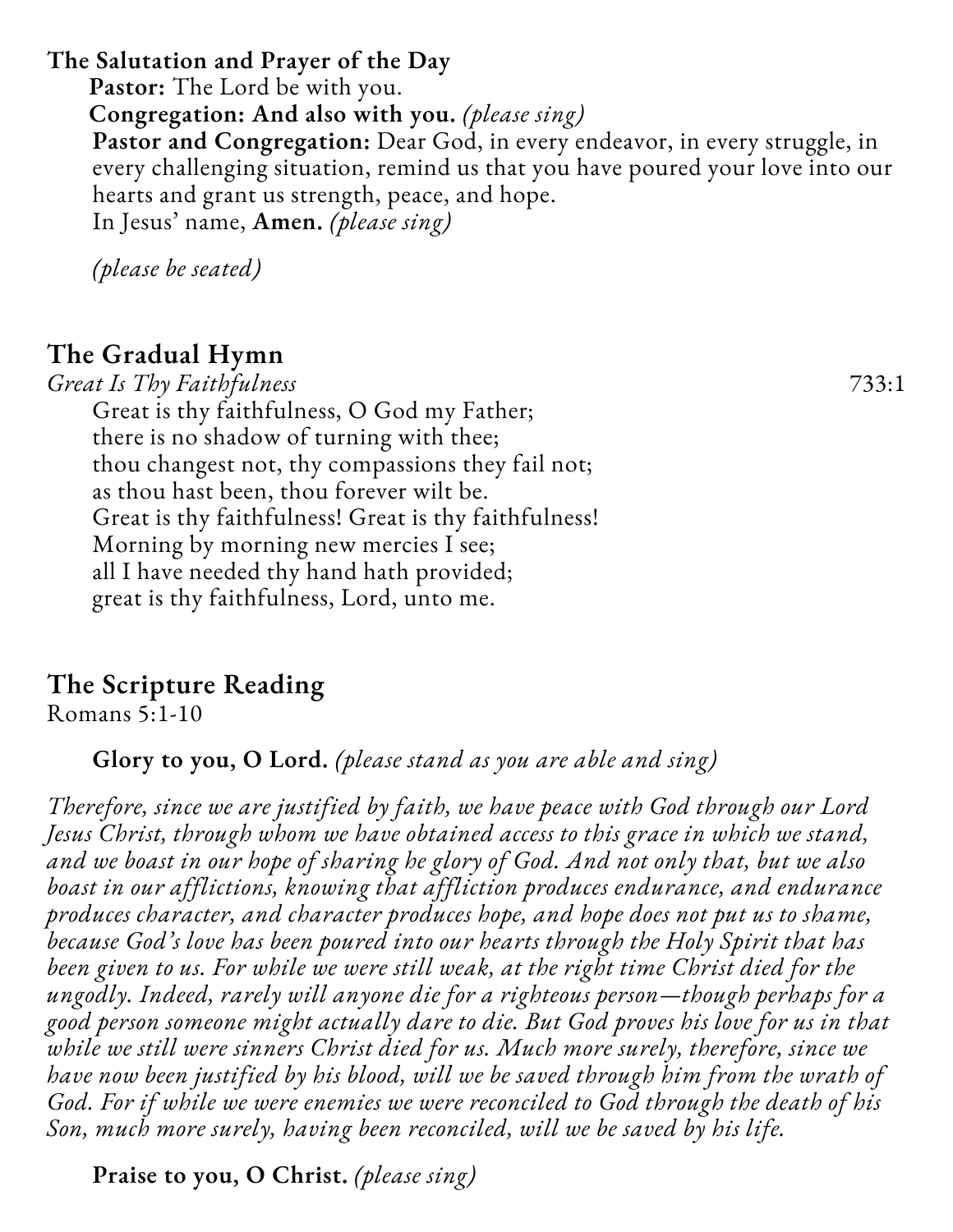# **The Profession of Faith**

*The Apostles' Creed* I believe in God, the Father almighty, creator of heaven and earth.

I believe in Jesus Christ, God' s only Son, our Lord. He was conceived by the power of the Holy Spirit and born of the virgin Mary. He suffered under Pontius Pilate, was crucified, died, and was buried. He descended into hell. On the third day he rose again. He ascended into heaven, and is seated at the right hand of the Father. He will come again to judge the living and the dead.

I believe in the Holy Spirit, the holy catholic Church, the communion of saints, the forgiveness of sins, the resurrection of the body, and the life everlasting. Amen.

*(please be seated)*

**The Welcome Pastor Hammersten**

#### **The Offertory Anthem** *Blessed Assurance* Brenda Portman

Amanda Jenkins, soprano Richard Owen, piano

*(please stand as you are able)*

# **The Offertory Prayer**

*We Give Thee but Thine Own* 686:1 We give thee but thine own, whate'er the gift may be; all that we have is thine alone, a trust, O Lord, from thee.

*(Please be seated)*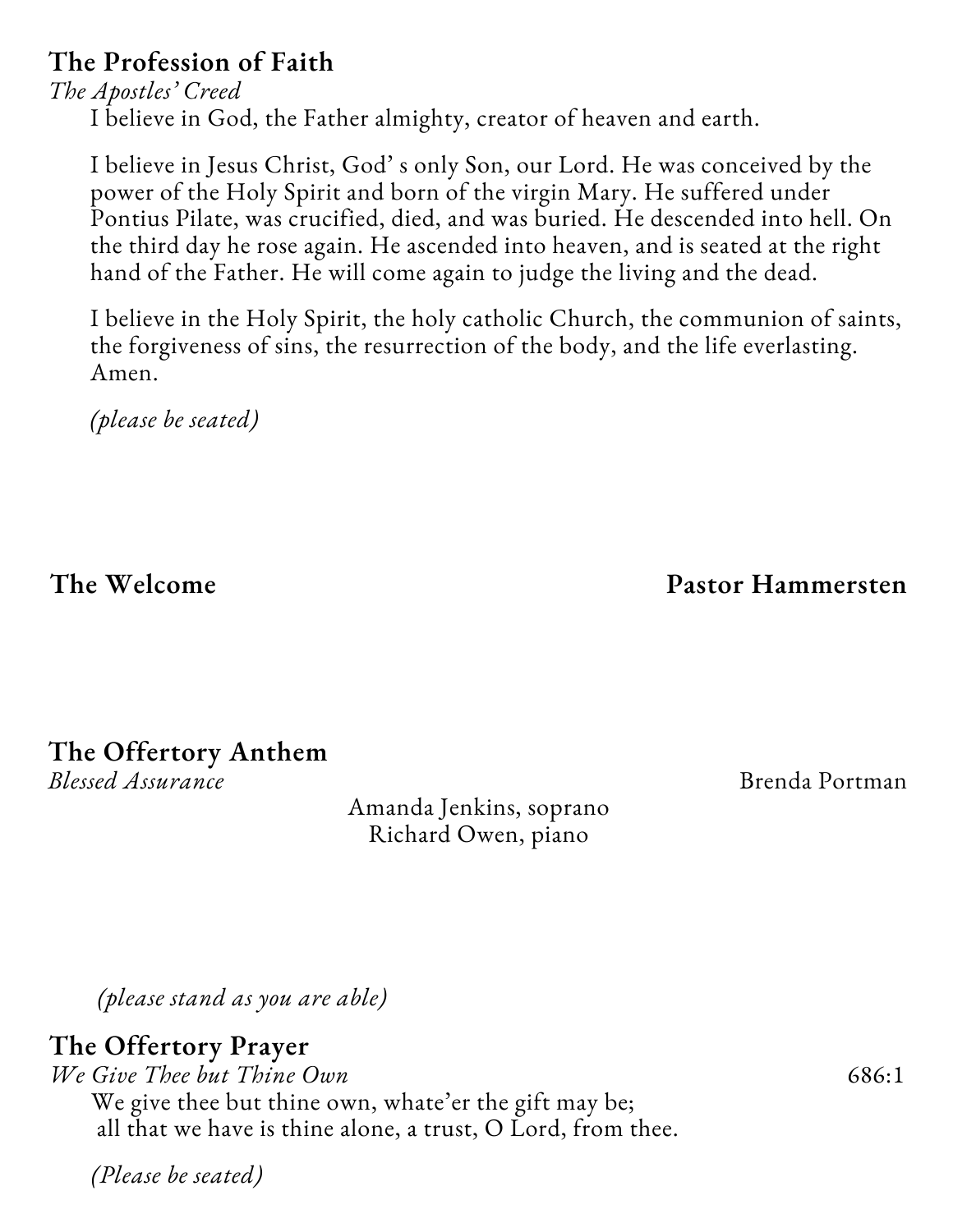# **The Pulpit Hymn**

*Savior, like a Shepherd Lead Us* 789:1 Savior, like a shepherd lead us; much we need your tender care. In your pleasant pastures feed us, for our use your fold prepare. Blessed Jesus, blessed Jesus, you have bought us; we are yours. Blessed Jesus, blessed Jesus, you have bought us; we are yours.

### **The Sermon Pastor Hammersten**

# *The Hope that Does Not Disappoint*

### **The Baptismal Service** *(held during the 10am service)*

The following will be named children of God and receive the promise of forgiveness, life, and salvation in Christ through the sacrament of Holy Baptism.

*Austin Grace Moseley, daughter of Julia and Matthew Calvin Matthew Moseley, son of Julia and Matthew Magnolia Lee Saldaña, daughter of Andrea and David*

*(please stand as you are able)*

# **The Closing Hymn**

*Savior, like a Shepherd Lead Us* 789:4

Early let us seek your favor, early let us do your will; blessed Lord and only Savior, with your love our spirits fill. Blessed Jesus, blessed Jesus, you have loved us, love us still. Blessed Jesus, blessed Jesus, you have loved us, love us still.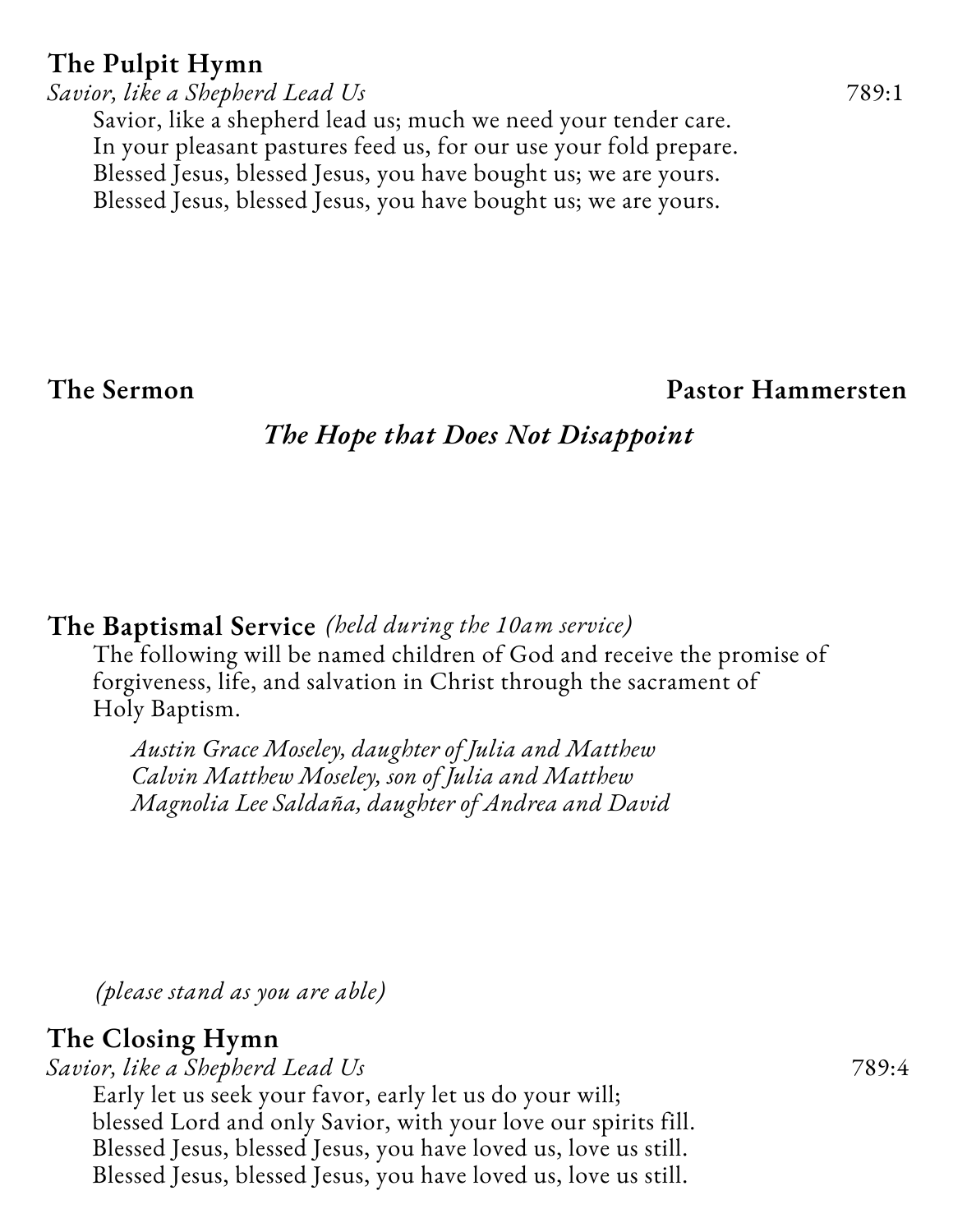# **The Lord's Prayer**

Our Father, who art in heaven, hallowed be thy name, thy kingdom come, thy will be done, on earth as it is in heaven. Give us this day our daily bread; and forgive us our trespasses, as we forgive those who trespass against us; and lead us not into temptation, but deliver us from evil. For thine is the kingdom, and the power, and the glory, forever and ever. Amen**.**

# **The Sending Prayer**

Lord God, you have called your servants to ventures of which we cannot see the ending, by paths untrodden, through perils unknown. Give us faith to go out with good courage, not knowing where we go, but only that your hand is leading us and your love supporting us; through Jesus Christ our Lord. Amen.

# **The Benediction and Threefold Amen**

*(please pause for a moment of silent prayer)*

**The Postlude** *Hornpipe* from *Water Music* George F. Handel